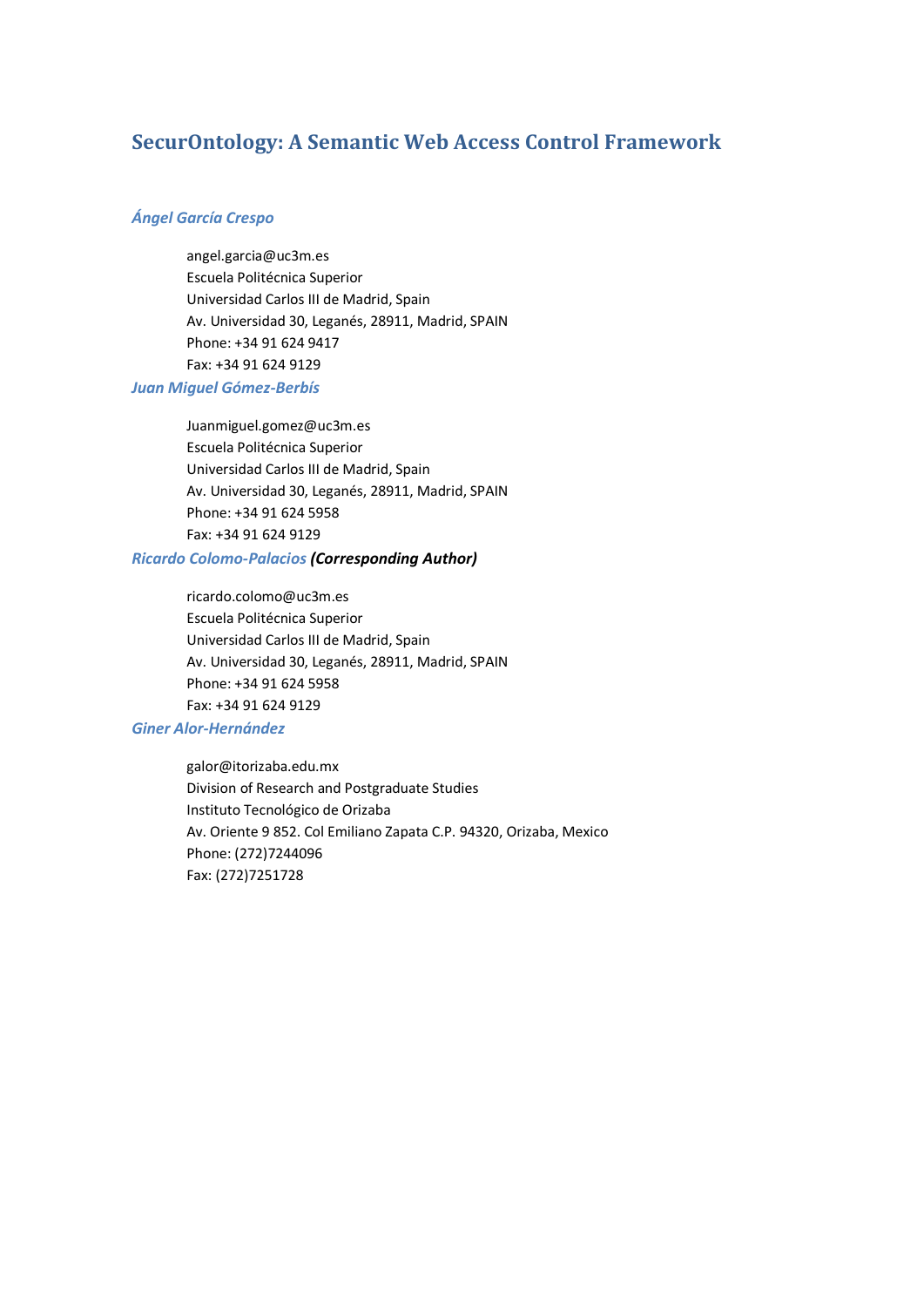# **SecurOntology: A Semantic Web Access Control Framework**

### **Abstract**

Security and privacy are key concerns for the current dimension the Internet has reached in our daily life. Policies representing resource access based on knowledge-oriented descriptions have gained momentum with the emergence of Semantic Technologies based approaches. Traditional access control frameworks were syntactic and error prone, lacking the necessary expressivity and efficiency of a solution where soundness and completeness of the underlying logics in access control descriptions could be critical to harness their potential. In this paper, we present the SecurOntology approach, which encompasses a three-fold strategy: a wellstructured ontology for access control to resources, a logical declarative framework and a software architecture as a proof-of-concept of the advantages of this solution.

### **Key words:**

Security, Semantic Web, Web Access Control, Description Logic, Rules

#### **Acknowledgements**

This work is supported by the Spanish Ministry of Industry, Tourism, and Commerce under the EUREKA project SITIO (TSI-020400-2009-148), SONAR2 (TSI-020100-2008-665), INNOVA 3.0 (TSI-020100-2009-612) and GO2 (TSI-020400-2009-127).

## **1 Introduction**

The Internet-driven networked economy is evolving to the point where businesses are fully aware of the enormous business opportunities of online transactions. Nevertheless, full exploitation of these seemingly limitless opportunities will depend largely on non-functional concerns such as security or privacy and Web resources access control.

Traditionally, Role-based Access Control (RBAC, in short) [1] have been used to restrict system resources to authorized access within an organization. In a nutshell, roles are created for a number of profiles, which are granted specific permissions. These permissions to perform certain operations are assigned to specific roles and resources, so that, unlike Context-based Access Control (CBAC), RBAC does not consider any additional information context [2]. Hence, users are not assigned permissions directly, but only acquire them through their role (or roles) and the management of individual user rights becomes a matter of simply assigning the appropriate roles to the user.

In principle, understanding and characterizing these factors is crucial to improve the current sustainability of the e-commerce model, hence major concerns are rising. The fundamental basis of a successful approach hinges on the ability of trading partners to follow access control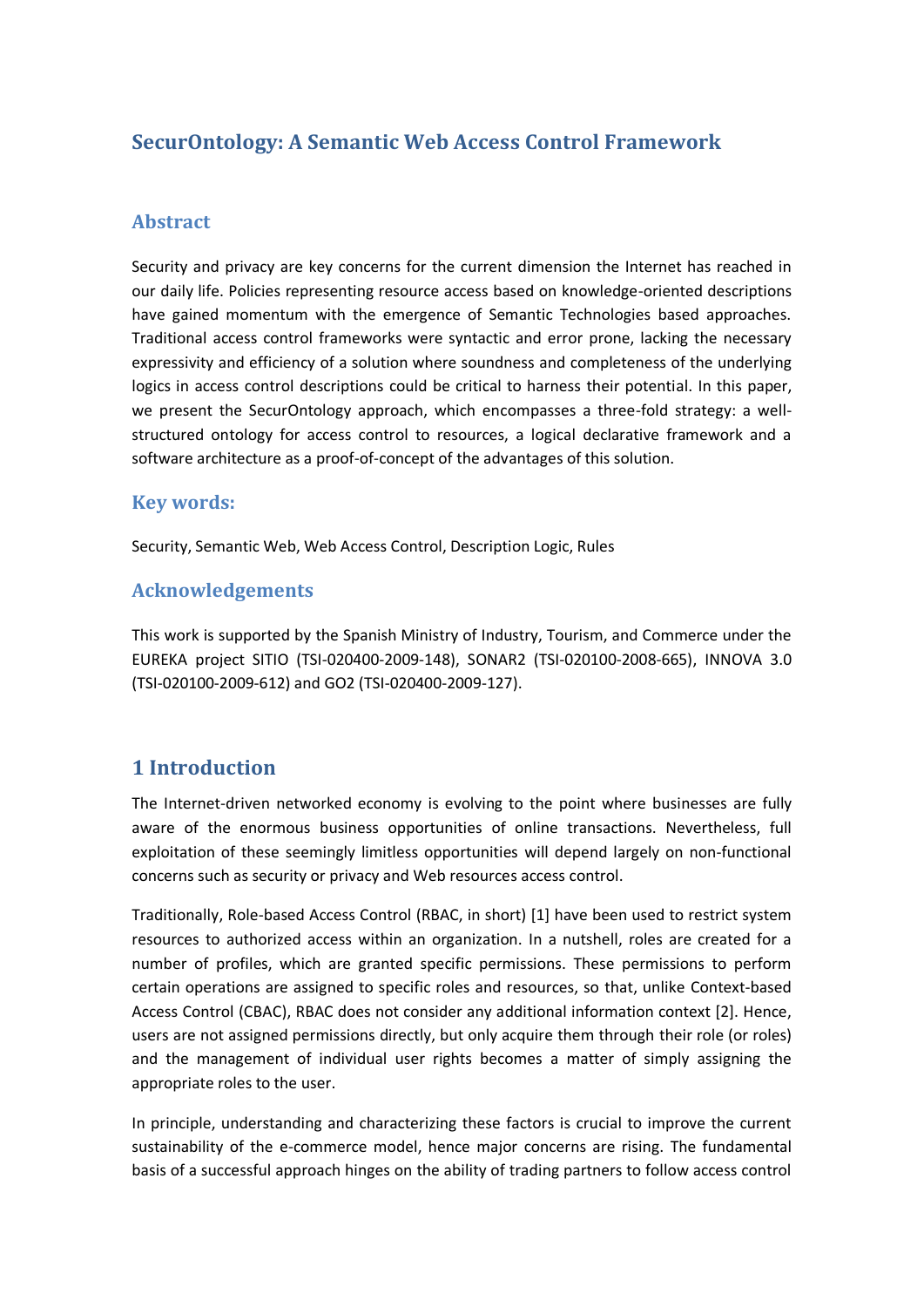policies from a meaningful and formal perspective. Using a declarative logical framework advocates Role-based Access Control resources to commit with specific unambiguous, decidable and machine-understandable policies. The goal of this work is to design, specify and implement a set of logic-based RBAC, ranging from the simplest security policy to complex multi-element composite policies, harnessing the potential of formal semantics.

The remainder of the paper is organized as follows. In section 2, we discuss the State of Art in access control to web resources in applications. In section 3, we describe a logical framework for access control decision based on Semantic Technologies which include the SecurOntology ontology, the underlying logical framework and a set of rules together of a use case to stress the potential of the SecurOntology approach. In section 4, a Semantic Access Control software architecture (SECO) is described through a set of loosely-coupled software components as a proof-of-concept implementation of the overall SecurOntology approach. Finally, section 5 concludes the paper and outlines our future work.

# **2 State of the Art**

Role-based access control (RBAC) is being increasingly recognized as an efficient access control mechanism that facilitates security administration [1]. It can be seen as a newer alternative approach to mandatory access control (MAC) [3] and discretionary access control (DAC) [4], so in other words, RBAC enforces DAC and MAC [5]. RBAC has been proposed as an alternative approach to this traditional access control mechanisms both to simplify the task of access control administration and to directly support function-based access control [6]. Furthermore, it has been recently approved as a standard by the American National Standards Institute (ANSI) and a number of organisations are today applying this standard in specialised domains [7]. A key advantage of the RBAC model is that it simplifies authorization administration by assigning permissions to users through roles. Thus, it adds a layer of abstraction between users and their permissions [8].

RBAC groups individual users into roles that relate to their position within an organization and assigns permission to various roles according to their stature in the organization [9]. Separation of duty (SoD) and dependence constraints are examples of dynamic constraints and required in most commercial applications, including digital government, E-commerce, healthcare systems, and workflow management systems that can be addressed by using RBAC [10]. As a result of this, today, the RBAC model is one of the most established access models [11]. Because of its relevance, RBAC has been widely investigated and several extensions to it as well as possible applications have been proposed, including TRBAC [12], W-RBAC [13] and GeoRBAC [14] to cite just a few.

New technologies such as Web services or Semantic Web increase the complexity and the dependencies of IT systems with respect to access control [15]. RBAC model is particularly suitable for Web applications [16] because it can define a diverse set of access control policies [8]. Thus, the adaptation of RBAC to new technologies has been a common starting point. As a result access control frameworks have been evolving from OASIS XACML (Extensible Access Control Markup Language) [17] or X-RBAC [2] which were based on XML to describe the access rights and lacked on machine interpretation; to O-RBAC [18] that adapt RBAC to semantic web technologies by exporting its domain to an ontology specification.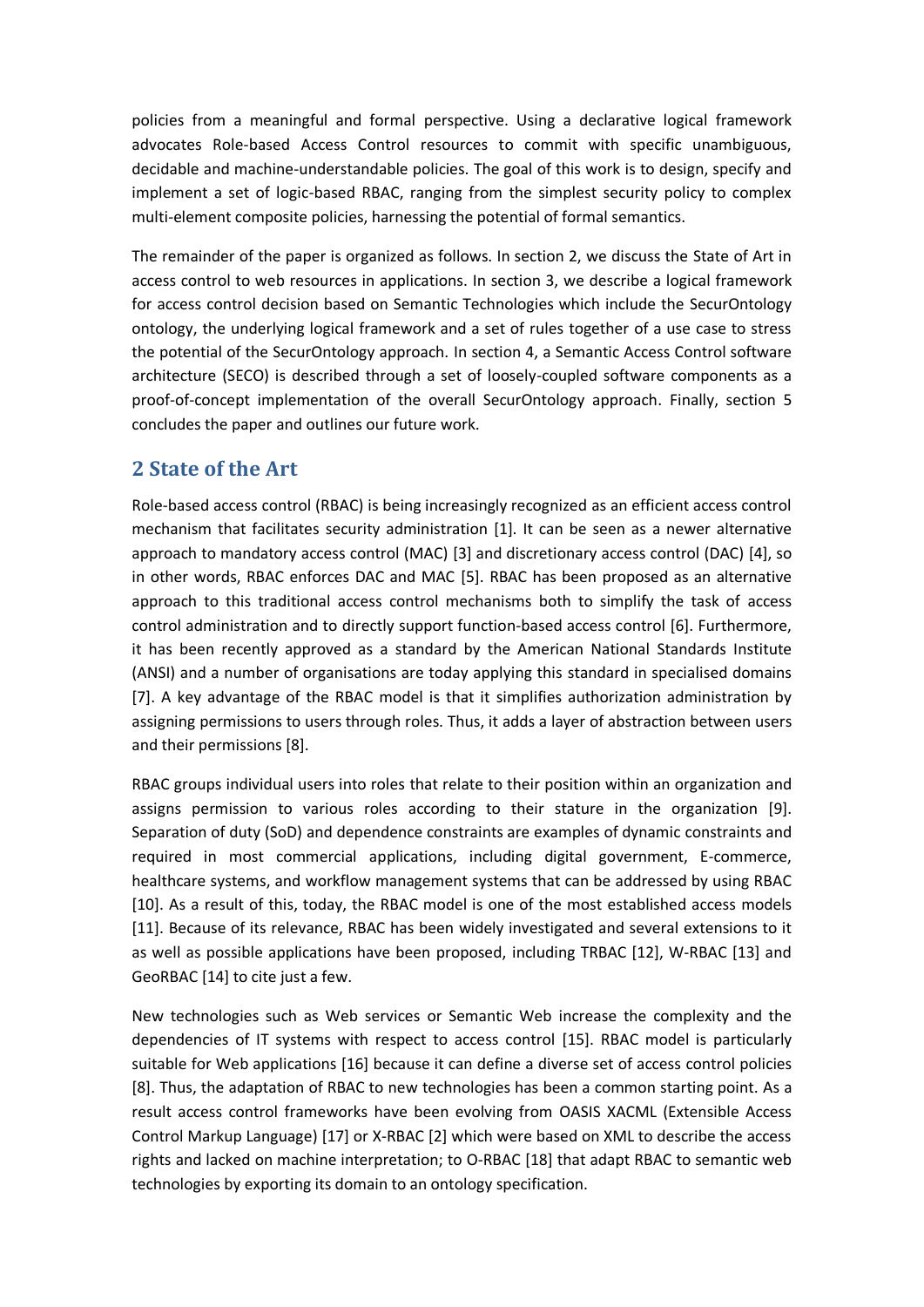The arrival of the Semantic Web represents a revolution for the form of access and storage of information. The term "Semantic Web" was coined by Berners-Lee, Hendler & Lassila [19], to describe the evolution from a document-based web towards a new paradigm that includes data and information for computers to manipulate. The Semantic Web enables automated information access based on machine-processable semantics of data. The Semantic Web was defined by these authors as "an extension of the current web in which information is given well defined meaning". Formal ontologies [20] play an essential role in the Semantic Web vision, because they provide structured vocabularies that describe a formal specification of a shared conceptualization. Ontologies were developed in the field of Artificial Intelligence to facilitate knowledge sharing and reuse [21]. The Semantic Web provides an alternative solution to represent the comprehensive meaning of integrated information and promises to lead to efficient data management by establishing a common understanding [22]. Until recently, the use of Semantic Web languages has been limited primarily to representing Web content and services. But there are just a few of its possibilities. And both enhancing the Semantic Web with security [23] and adding semantics to security models are prolific research lines. Thus, taking into account just the latter, apart from the effort by [18], some more initiatives has been adopted to use this new technology in the field of security. In [24] authors used Ontology Web Language (OWL) to Specify Constraints of RBAC, KAoS uses OWL as the basis for representing and reasoning about policies within Web Services, Grid Computing, and multi-agent system platforms [25], Rei [26] is a policy language that is grounded in a semantic representation of policies in RDF-S. In [27] a comparison of KAoS, Rei, and Ponder [28] is made. In other relevant works, Kwon and Moon [29] uses semantic web as well to model and specify constraints of RBAC and Chen [30] uses an ontology-based access control approach to enable Knowledge sharing in virtual enterprises. In a recent work, Finin et al. [31] studied different ways to support the NIST Standard RBAC model in OWL.

In the work of Bonatti and Olmedilla [32], authors merge the ideas of previously published papers [33, 34, 35] to study the requirements required to develop a successful Semantic Policy Framework. In referred study, authors analyze KAos and Rei together with two trust based initiatives, PeerTrust [36] and Protune [37] to bring a recommendation to develop the new semantic system. Artz & Gil [38] provide an overview of trust research in computer science relevant to the Semantic Web, and more recently, Blanco et al. [39] identify the main initiatives and compare them using ONTOMETRIC [40].

In the context of web-based communities that arises from the so called Social Web or Web 2.0, Chowdhury et al. [41] a framework for privacy in social communities by exploiting semantic web technologies, following the steps of previous efforts that combine somehow semantics and web 2.0 [42, 43]

Actually, the motivation of setting up a new framework instead of using an existing one is to achieve our main goal of fulfilling a certain amount of requirements. Those requirements were hence not addressed by the current approaches and are listed in what follows. First of all, a logic-based ontology-driven approach was necessary to harness the expressiveness and potential of knowledge-based systems. Secondly, a proper fully-fledged software architecture dealing with ontologies repositories, logic-based systems and the interrelation with the underlying formal languages was also expected. Finally, last but not least, the actual approach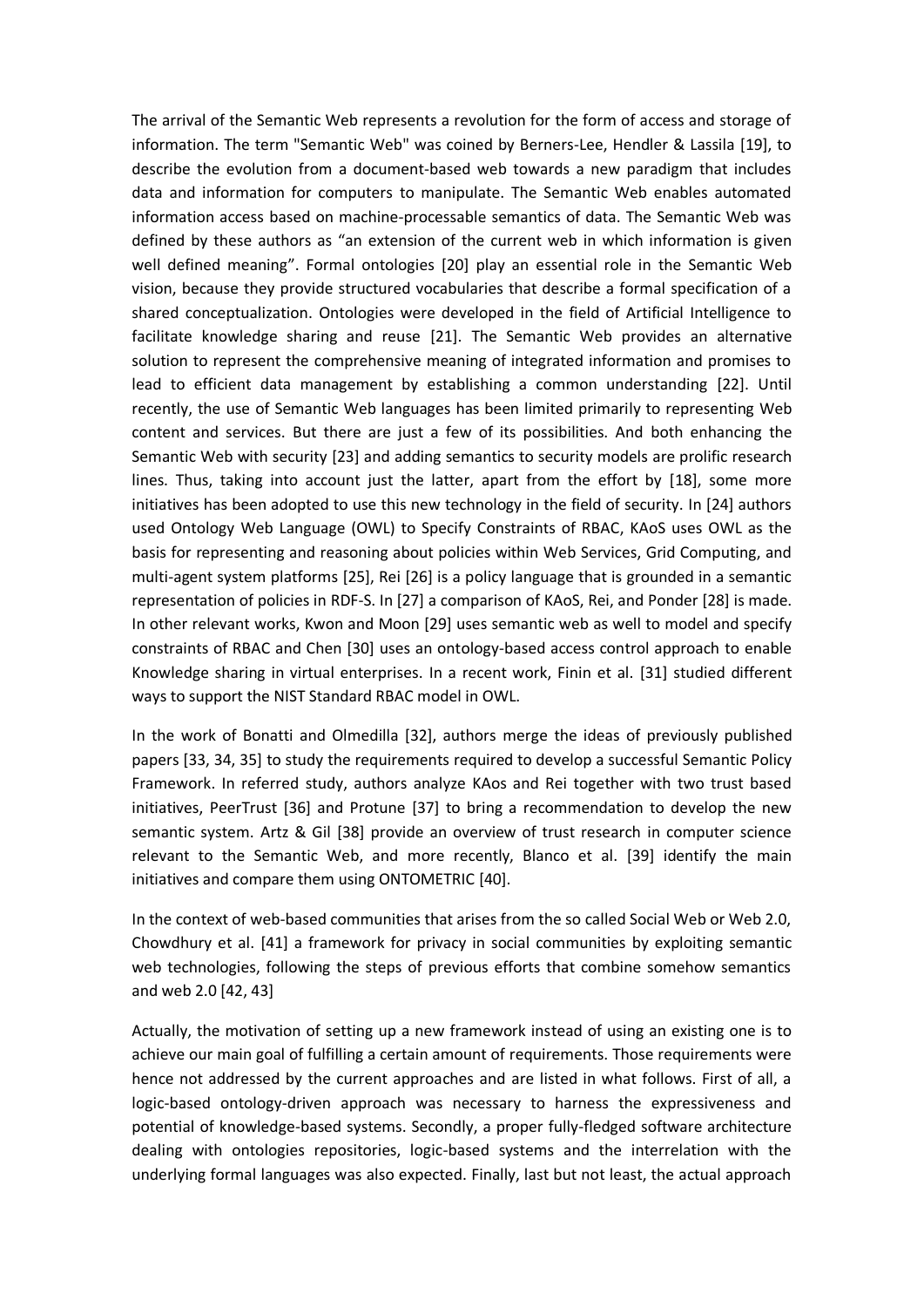is absolutely turned towards "semantics" versus "syntactic" approaches, since current state of the art in security RBAC models were based in the latter.

To sum up, in this work we are addressing all those requirements and provide a general solution with a broad scope to encompass a number of features that will be outlined in the remainder of the paper, but hinge on the implementation of a declarative logical framework to support the RBAC techniques.

The SecurOntology approach is different to the previous approaches but builds on their strengths and forthcomings. First of all, we will be using a declarative logical language in order to express a set of policies based on resource access and control, based on Semantic Web languages, such as the Web Ontology Language (OWL) in its OWL-DL variant. Secondly, we believe one of the advantages of SecurOntology face to traditional RBAC systems is precisely the expressive power of formal, sound and logically complex descriptions of a number of resources access. Since RBAC systems are syntactic, it would be difficult to express a number of highly precise and relevant queries. We will elaborate on this issue in section 4.

Finally, SecurOntology combines the expressivity of the underlying formal descriptions with an architecture and evaluation that can be superposed or applied to a number of typical Web applications, such as Context Management Systems (CMS), or to Web data silos (e.g. financial data silos observing the Sarbanes-Oxley Act regulations) or even personal critical data.

# **3 A Logical Framework to Make Semantic-based Access Control Decisions**

We promote using semantic technologies as the main aspect of our work in order to support and improve access control, taking advantage of the expressiveness and reasoning features provided by these technologies.

Semantic representation can be done through ontologies, the cornerstone technology of the Semantic Web. Ontologies provide structured vocabularies that describe a formal specification of a shared conceptualization [20]. They are used to capture knowledge about a certain domain. The knowledge gathered is the common and comprehensible meaning of the information and data, transformed into concepts and relationships between them.

Among the different ontology languages, we are focusing on the Web Ontology Language (OWL) [44], a recommendation of the World Wide Web Consortium (W3C). OWL is a markup language implemented on RDF and RDF Schema. OWL facilitates greater machine interpretability of Web content than that supported by XML, RDF, and RDF Schema, by providing additional vocabulary along with a formal semantics for describing concepts and properties (e.g. relations between concepts, cardinality, equality, richer typing of properties, etc).

There are three variations of OWL with different levels of increasing expressiveness: OWL Lite, OWL DL and OWL Full. Our work is developed using OWL DL, based on Description Logics. We aim for a decidable and computationally efficient system, since the aim of the mechanism is to evaluate and grant access to resources. For this reason, we discarded OWL Full, despite of the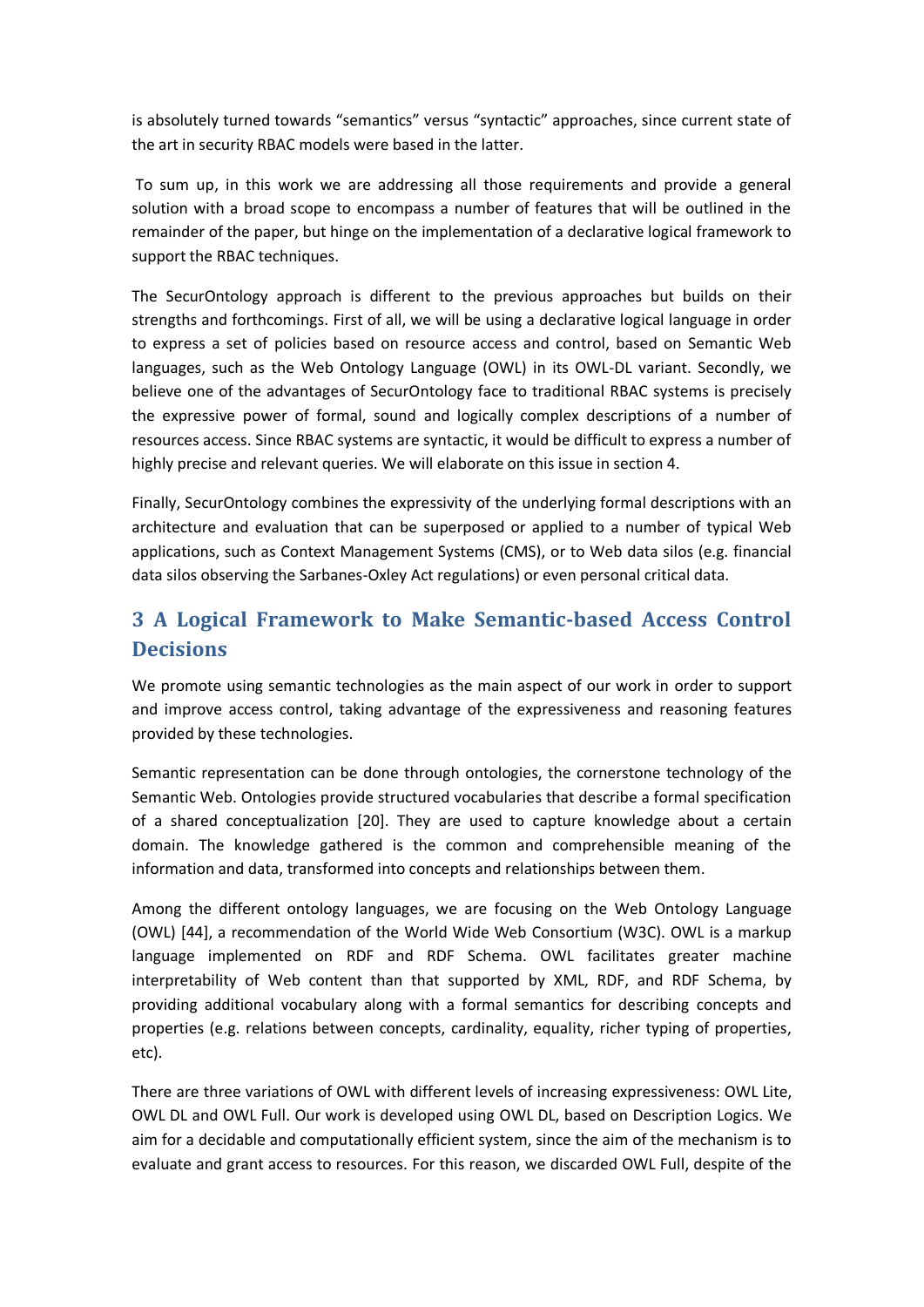great expressivity power compared with OWL DL. The expressivity provided by OWL is limited by tree-like structures [45], hence the new knowledge cannot be inferred from indirect relations between entities. A requirement for our proposal in section 4 must deal with inferred knowledge from indirect relations. The lack of expressivity is settled using Semantic Web Rule Language (SWRL) [46], which is designed as an extension of OWL DL. The problem which arises is that OWL DL becomes undecidable when the set of OWL axioms is extended to include Horn-like rules. To provide decidability when using SWRL, Motik et al. [45] define a subset of SWRL of DL-safe rules without affecting the expressivity of OWL. In SWRL, as any Horn Logic based language, rules are defined as a set of precedent and consequent states.

The following subsections define SecurOntology, the ontology developed, some vocabularies to be used, and a first set of rules to show how to guarantee access control to resources.

### **3.1 Semantic-based Access Control Decisions**

Access control is strongly related to the structural definition of an organization. First, it is necessary to understand what an organization is. From our point of view, it is a set of Work Units such as departments, clusters, people, etc. In the lowest layer, the organization is comprised of people and analysis is focused on the relationships between these people. A number of questions must be addressed: Do they work in the same cluster?, Who is your supervisor?, Are you a manager?, What is the difference between being a director or an administrator?.

The issue which must be dealt with is fundamentally a type of social network. For social networks, there are several well-known ontologies and vocabularies. FOAF [47] is a common vocabulary that is extensively used nowadays, which enables users to define their contact information and social networks. The power of FOAF lies on its extensibility feature. Part of our work is based on this characteristic; trying to reuse the FOAF vocabulary in the access control domain. Also other extensions such as FOAFCorp [48], which extends FOAF, describing the structure and interconnections of corporate entities in more detail, take advantage of this feature.

Awareness of organizational requirements enables correct and dynamic management of information resources. For instance, in a company there may be several resources belonging to a department which can only be accessed by people working in that department; or resources which people are currently working on and only want to share with collaborating members and not with supervisors. Our ontology tries to define the support for access rights from domain proximity, eliminating the lack of expertise needed to manage security in complex systems. As was previously indicated, the organizational unit basic structure is a hierarchical tree, which is perfect regarding the tree-like structures of OWL ontologies.

Hence, each application can define its own structure based on subunits such as department, sub-department, projects, inter-departmental relationships or also partner relationships. For instance, an organization develops an ontology expressing its internal structure, indicating the role each employee, privileges taking into account all the expressive power that OWL offers. Once the structural definition of the organization is described, the use of vocabularies for describing relationships between people will enrich the model. A generic approach we reuse is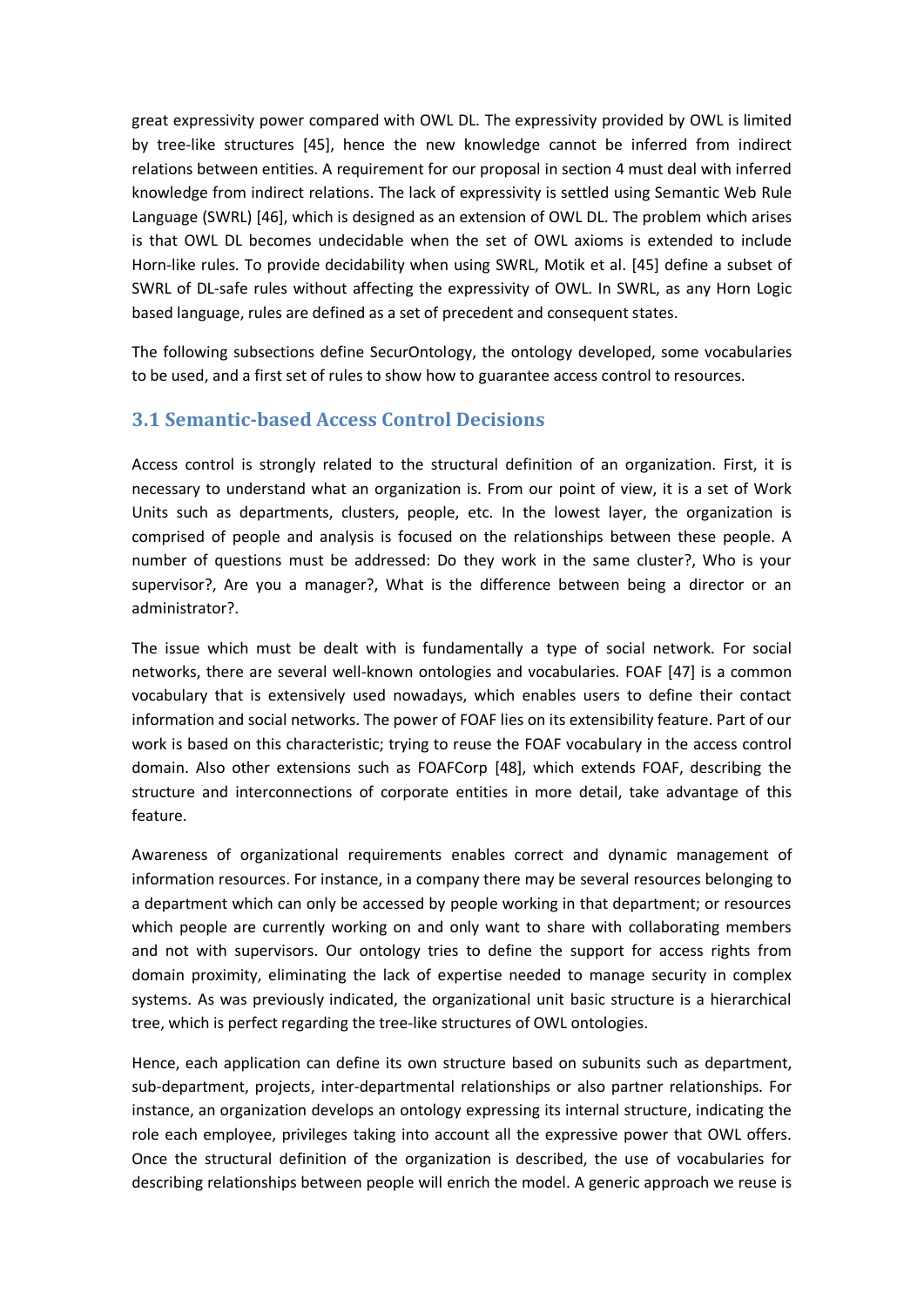the RELATIONSHIP [49] vocabulary, defining terms like ancestorOf, employerOf, colleagueOf, hasMet, livesWith, among others. Nevertheless, SecurOntology can be extended to cover a specific domain. Let's propose a Collaborative Working Environment (CWE), where people collaborate together when doing their work. In this case, some more specific collaborationrelated relationships between people are needed. In this example, there is a simple and general vocabulary focused on collaboration called CoVoc (COllaboration VOCabulary) developed by Nasirifard and Peristeras [50]. This vocabulary is proposed for annotating knowledge workers in a collaborative environment. Summarising, CoVoc is a set of terms tackling different collaborative relationships and social connections between individuals in a collaborative working environment.

Mainly, CoVoc covers any collaboration between people working in different projects, participating in different events, deals with University and industry environments, and has various social generic activities such as reading weblogs, watching online videos, listening to podcasts, etc. A few activities defined in CoVoc are: writeDocumentWith, reviseDocumentOf, WriteDeliverableWith, taskLeader, developer, tester, industrialPartner, academicPartner, metInConference, supervisor, etc.

Our ontology define two main concepts: Work Unit and Resource. Work Unit is extended with FOAF and CoVoc in order to enrich the model. Moreover, the Work Unit concept is extended with the ontology in which is defined the structure of the organization. Furthermore, Resource can be extended in the same way in order to distinguish between subclasses of resources, such as research papers, deliverables, etc. These characteristics establish who can access which resources, allowing the composition of groups to give access to certain resources, and distinguishing different access categories such as readable, writable, etc. between resources and work units. Also, we can extend the vocabulary in order to consider aspect such as isAuthorOf, isReviewerOf, isResponsibleFor, etc., to increase the expressiveness.

Summarizing, SecurOntology is responsible for describing the resources, making use of all the expressive and logic capabilities which semantic Web offers. Similar to organizations, resources can have a hierarchical structure so the definition of the privileges can make use of enhancements such as transitivity, inheritance or symmetry that allow inference of each user privileges in each resource with no need to define them explicitly. Nevertheless, a set of basic rules are necessary.

Nevertheless, a set of basic rules are necessary to guarantee the functionality needed by the framework. The rule set will be defined in the following section.

### **3.2 SecurOntology**

In this section, we described the SecurOntology ontology, composed by classes, properties and finally, a set of rules. Firstly, the SecurOntology classes consist of a basic hierarchy with the following super classes:

 **Resources**: In this class we will have the resources of the system. If a resource has some children, the children will be established with the relation mentioned in ObjectTypeProperties.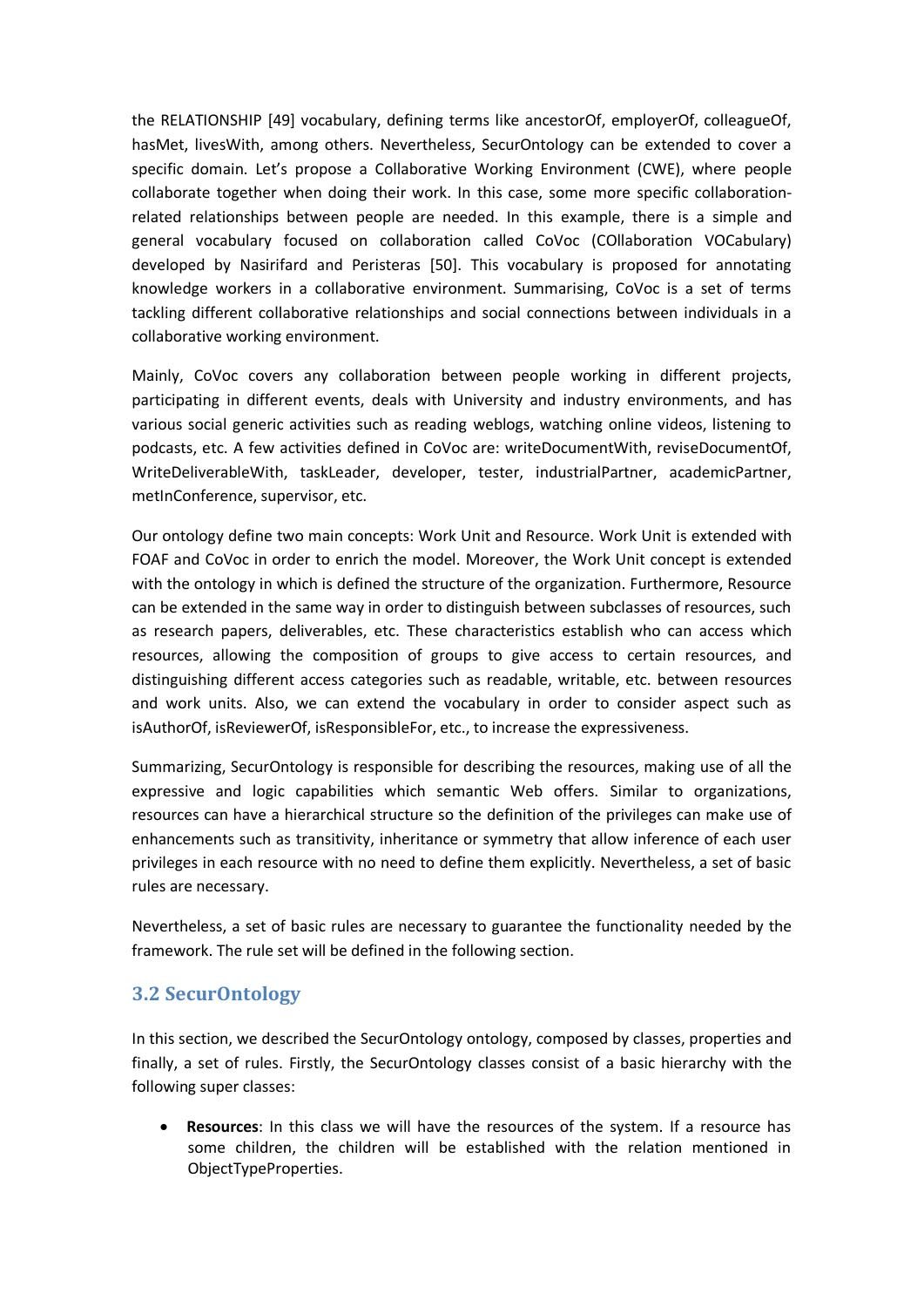- **Owners**: It will represent the possible owners of the resources. Inside this class will have instances to represent the different owners of the system.
- **Roles**: It establishes the possible role of some owner. It exists a current roles like "Administrator", "User", etc.
- **Permission**: It represents the permission that have "an owner" over "a resource". It has at least three instances that represents the most common permissions in UNIX systems:
	- o **Read**: Establish that the "owner" has read permission over the "resource".
	- o **Write**: Establish that the "owner" has write permission over the "resource".
	- o **Execution**: Establish that the "owner" has execution permission over the "resource".
- **ResourceAndPermission**: Is a class that allows establishing a permission to a current resource in order that a owner, can adopt this "resource and permission". For example: User1 wants "read and write" permission over resource "Doc1". So, an instance of ResourceAndPermission will be created, adding the resource "Doc1" and permissions "read and write" to the instance. Lately, the owner can adopt this instance with the property "hasPermission", and will adopt the "read and write" permission over the resource "doc1". This is helpful because can be established more than one kind of permission over resources, and every user will take the permission/resource that need in each case.
- **ConsultInstanc**e: Is a class that allows creating instances to make the consults over the ontology.

Secondly, the ontology contains a number of ObjectTypeProperties in order to establish the relations between the instances of the classes in the ontology. In the next table the relationships are shown. Underlined properties mean they are functional so they do not take more than one value.

| <b>Name</b>       | <b>Domain</b>   | Rank             |
|-------------------|-----------------|------------------|
| hasRole           | Owners          | Roles            |
|                   | ConsultInstance |                  |
| isOwnerOf $(_1)$  | Owners          | Resources        |
|                   | ConsultInstance |                  |
| itsOwnerIs $(_1)$ | Resources       | Owners           |
|                   |                 | ConsultInstance  |
| hasPermission     | Owner           | <b>Resources</b> |
|                   | Permissions     |                  |
|                   | ConsultInstance |                  |
| hasChild $(2)$    | Resources       | Resources        |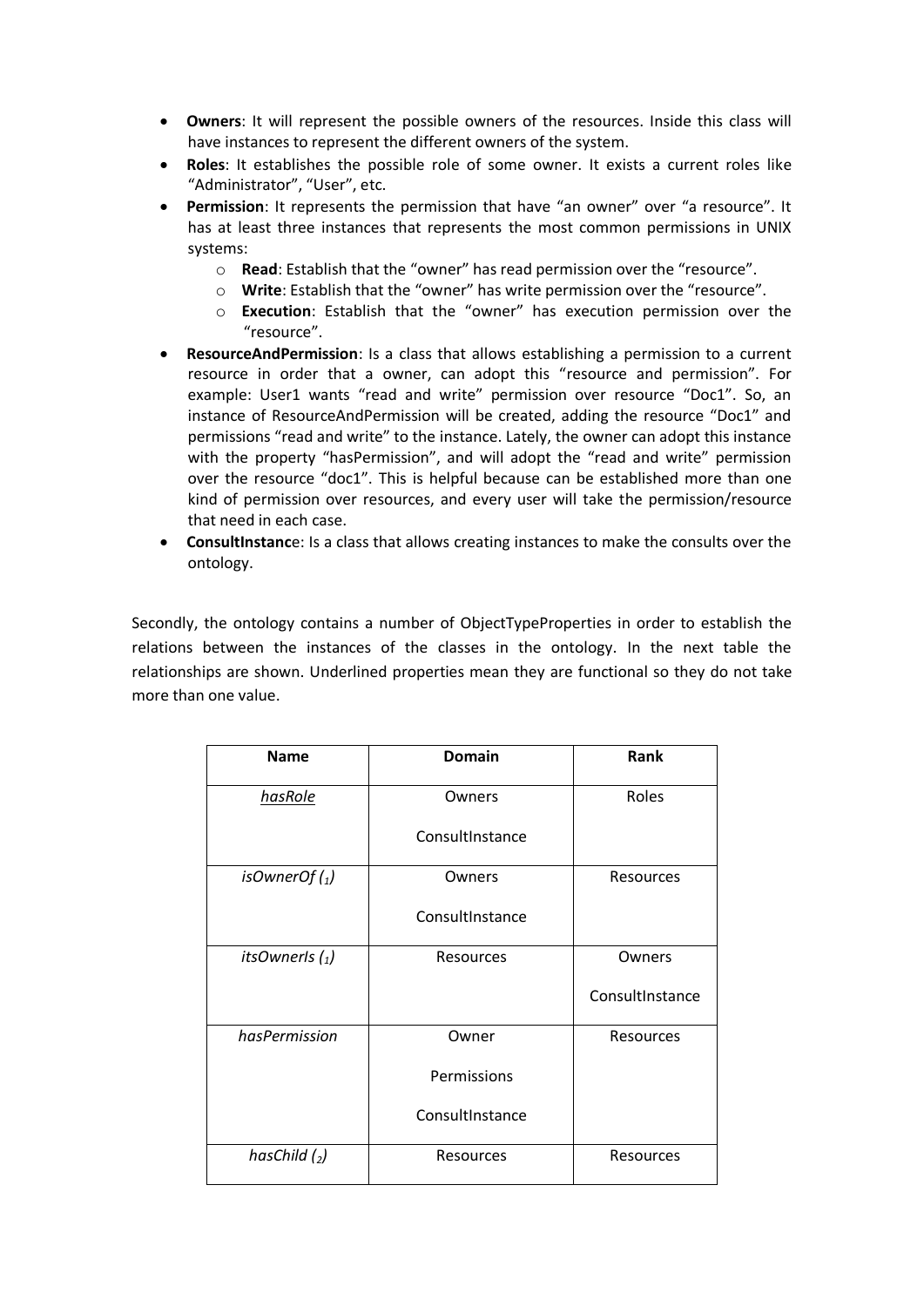| isChildOf $\binom{1}{2}$ | Resources                    | Resources   |
|--------------------------|------------------------------|-------------|
| resource                 | <b>ResourceAndPermission</b> | Resources   |
| permission               | <b>ResourceAndPermission</b> | Permissions |

#### *Table 1. ObjectTypeProperties of ontology*

Brief descriptions about these properties are explained here:

- *hasRole*: Specify the role that the owner have. It only can has one rol (functional property).
- *isOwnerOf(1)*: Specify that the selected user is the owner of some resources. Symmetric property: itsOwnerIs.
- *itsOwnerIs<sub>(1)</sub>*: Specify the selected resource, it's owner is .. whatver. Symmetric property: isOwnerOf.
- *hasPermission*: Specify the current permission(s) that a current owner(s) have over a resource.
- **hasChild**<sub>(2)</sub>: Specify that a resource have as a child another resource. It has a symmetric property: isChildOf.
- *isChildOf<sub>(2)</sub>*: Specify that a resource is a child of another resource. It has a symmetric property: hasChild..
- *resource*: Specify the resource that will have some "permissions" in the instance of ResourceAndPermission.
- *permission*: Specify the permission associated to a resource in the instance of ResourceAndPermission.

In addition, the ontology also contains some DataTypeProperties to establish values like name, codes, etc, but these properties are not important for the study of this article so no more mention will be done.

# **3.3 Rules for SecurOntology and Use Case**

Access control is accomplished by using SWRL, in order to infer new knowledge which does not exist in the knowledge base. The first issue is the translation and use of the knowledge base developed in OWL. The OWL triples are easily transformed into SWRL facts. These rules can be used in the inference process as the fact base. In our implementation of SecurOntology, rules are written and executed as Jena Rules.

In the following example, a user, Project Manager 1, wants to access DOC1.1. Both DOC1.1 and DOC1.2 are a subclass of DOC1. We hereby need to describe formally the following premises:

- 1. User "Project Manager 1", onwards, "User1" is the Owner of "DOC1" (superclass of DOC1.1 and DOC1.2)
- 2. The Role of user User1 is "Administrator".
- 3. As an "Administrator" it has a Read and Write permission on DOC1.

The logical characterization would be as follows: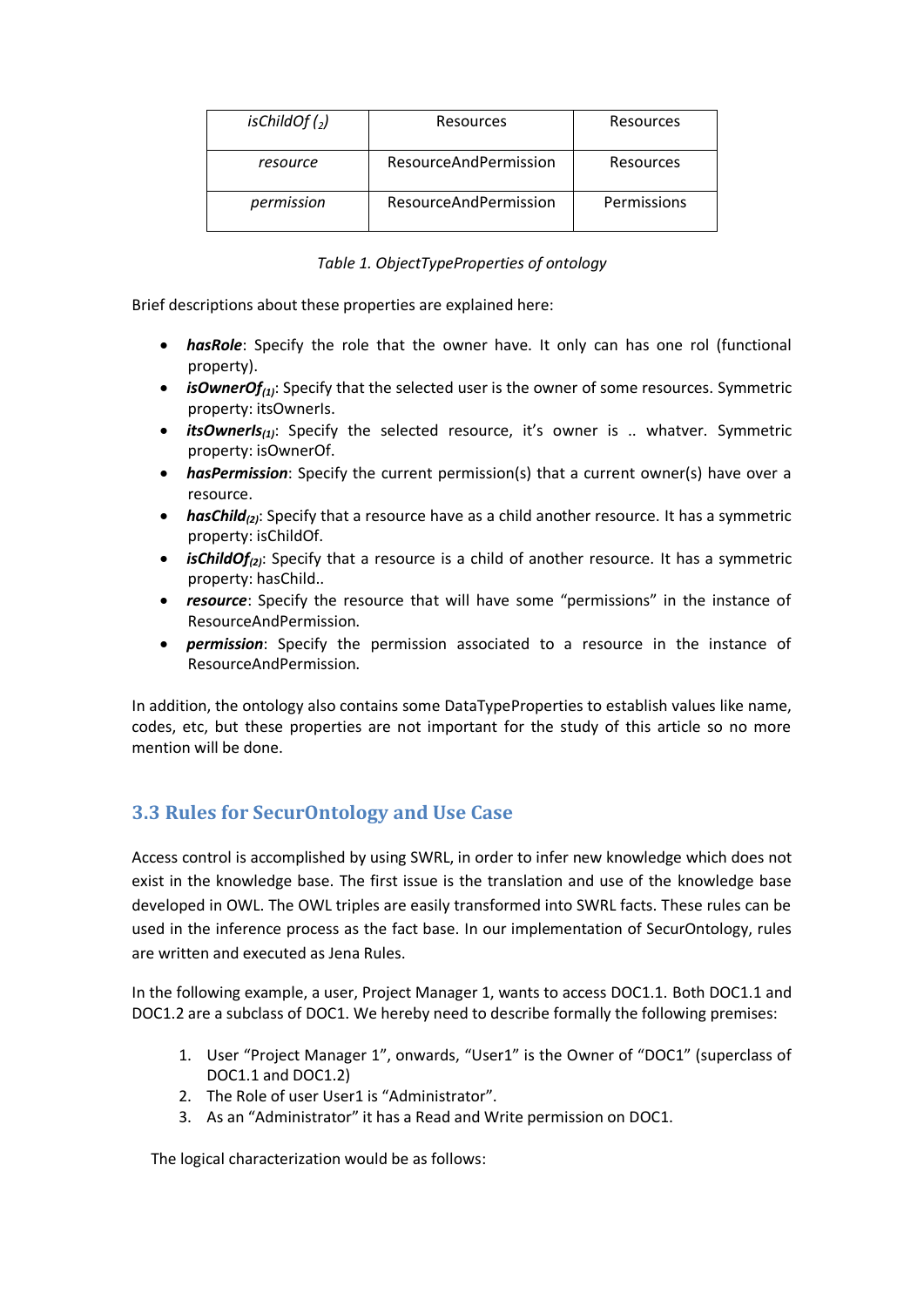*("User1" isOwnerOf "DOC1") && ("User1" hasRol "Admin") && ("User1" hasPermission "perRAndWOverDoc1") && ("perRAndWOverDoc1" permission "Read" and permission "Write") && ("perRAndWOverDoc1" resource "DOC1") → ("User1" isOwnerOf "DOC1.1") && ("User1" isOwnerOf "DOC1.2")*

A temporal instance called "perRAndWOverDoc1" must be set, specifying the Read and Write Permissions on DOC1. Hence, this instance is associated with "hasPermission" on User1, and subsequently, the values of this instance (Permission and Resource), taking into account that "User1" has complete access (isOwnerOf) to DOC1. Those Properties set in bold are those to be applied to the "ConsultInstances" class since it needs these properties to generate the "query instances". As Jena Rules, the expression would be as follows:

*@prefix ont: <URI\_ONTOLOGY#>. @include <RDFS>.*

*[rule\_DOC1.1\_NOT\_REST\_RESOURCES: (?i ont:isOwnerOf ?x) notEqual(?x, ont:DOC1) -> (?i ont:hasNegResources ont:DOC1.1\_NOT\_RESOURCES) ]*

This rule declares a premise that defines the property *hasNegResources* to these resources that are not "valid", that is, all the resources that are not *DOC1* are not valid. In case that the inference engine receives some resources that are not valid (some resources different from *DOC1*), the property *hasNegResources* will be established. Its function is to discriminate resources.

The next rule (that is in backward form) is used to allow to infer the resource that we are managing (*DOC1.1*), in the case that we are processing the resource "*DOC1*" but not any resource of the resources not allowed.

*[rule\_DOC1.1\_DOC1\_RES: (?i ont:results ont:DOC1.1) <- (?i ont:hasResource ont:DOC1) noValue(?i, ont: hasNegResources ont: DOC1.1\_NOT\_RESOURCE) ]*

With these two rules, we can infere "DOC1.1" when "any user" has the resource "DOC1" as his own resource. Now, we need to limit the resource to user "User1". We made the same, but in this case, we will limit, instead the resources, the users:

*[rule\_DOC1.1\_NOT\_REST\_USERS: (?i ont: itsOwnerIs ?x) notEqual(?x, ont:USER1) -> (?i ont:hasNegUsers ont:DOC1.1\_NOT\_USERS) ]*

*[rule\_DOC1.1\_DOC1\_USERS: (?i ont:results ont:DOC1.1) <- (?i ont: itsOwnerIs ont:USER1) noValue(?i, ont: hasNegUsers ont: DOC1.1\_NOT\_USERS) ]*

In this case, the property "itsOwnerIs" is a the relation to know the owner from a resource. Now, we need to limit the Role: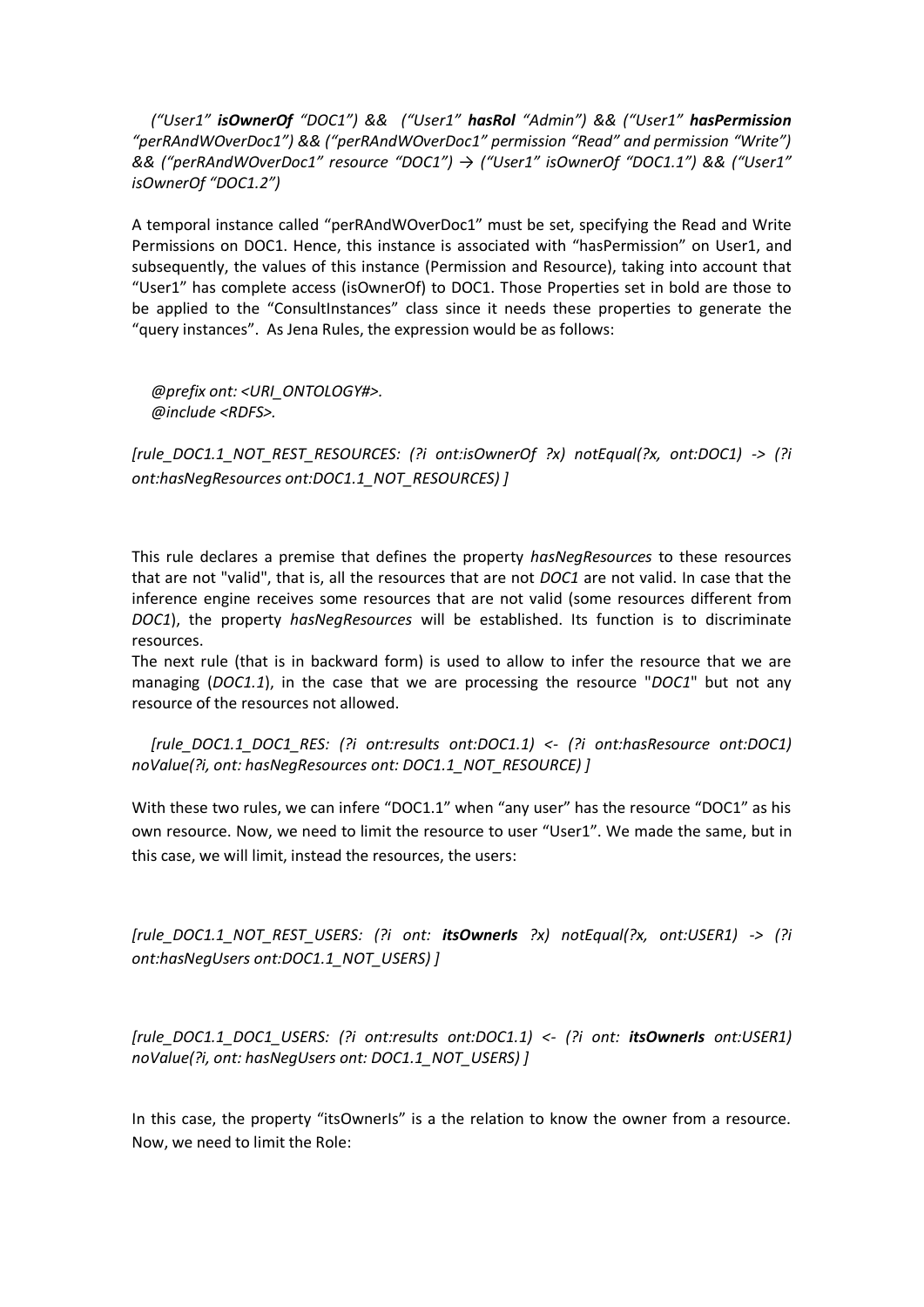*[rule\_DOC1.1\_NOT\_REST\_ROLES: (?i ont: hasRol ?x) notEqual(?x, ont:ADMIN) -> (?i ont: hasNegRoles ont:DOC1.1\_NOT\_ ROLES) ]*

*[rule\_DOC1.1\_DOC1\_USERS: (?i ont:results ont:DOC1.1) <- (?i ont: hasRol ont:ADMIN) noValue(?i, ont: hasNegRoles ont: DOC1.1\_NOT\_ ROLES) ]*

The next step, is limit that the permissions allowed are "Read" and "Write" and that are associated with the resource "DOC1", so, we will create this rules (The instance that manage this data is "*perRAndWOverDoc1")*:

*[rule\_DOC1.1\_NOT\_REST\_PERMISSIONS: (?i ont: permission ?x) notEqual(?x, ont:READ) notEqual(?x, ont:WRITE) -> (?i ont: hasNegPermissions ont:DOC1.1\_NOT\_ PERMISSIONS) ]*

*[rule\_DOC1.1\_DOC1\_PERMISSIONS: (?i ont:results ont:DOC1.1) <- (?i ont: permission ont:READ) (?i ont: permission ont:WRITE) noValue(?i, ont: hasNegPermissions ont: DOC1.1\_NOT\_ PERMISSIONS) ]*

In this case, we can see that we are limiting the permissions to two values (READ and WRITE) so we can establish the rule with the two values. Finally, to limit the resource in this individual:

*[rule\_DOC1.1\_NOT\_REST\_RESBIS: (?i ont: resource ?x) notEqual(?x, ont:DOC1) -> (?i ont: hasNegResBis ont:DOC1.1\_NOT\_ RESBIS) ]*

*[rule\_DOC1.1\_DOC1\_RESBIS: (?i ont:results ont:DOC1.1) <- (?i ont: resource ont:DOC1) noValue(?i, ont: hasNegResBis ont: DOC1.1\_NOT\_ RESBIS) ]*

In this section, we have carefully worked on the SecurOntology classes, properties and relationships. We have also described the overall logical framework for intelligent access control decisions. Finally, we described a set of rules through a use case which unleash the potential of the SecurOntology approach.

# **4 SECO: A Software Architecture for Semantic-based Access Control Decisions**

This section describes the analysis, design and implementation of a particular software architecture to make Semantic-based Access Control Decisions, based on the principles of loosely-coupled, self-described and layered composition. In this section, we will show the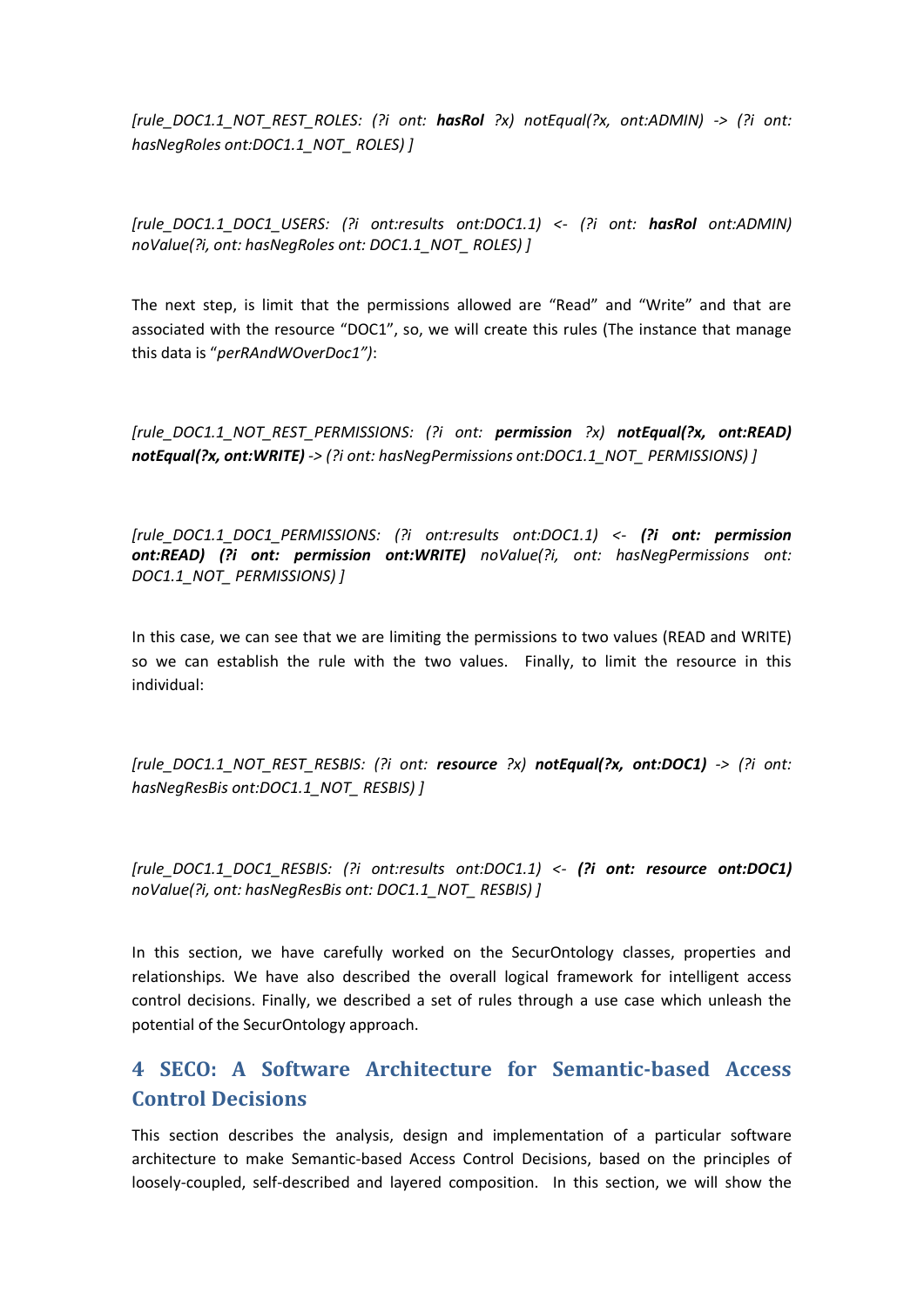SECO architecture by introducing a number of software components that use the technologies described in previous sections. Since we envisage a software architecture as the set of software components, connections and interfaces in which a particular software system is organized, we will elaborate on how the architecture supports a number of functionalities from that standpoint. Hence, the SECO architecture is composed by several self-contained software modules or subsystems as it is discussed in the following:

- Rule-based Semantic Policies: One of the major advantages of SecurOntology is formalizing access control procedures by means of rules, as described in section 3.3. In the SECO architecture and implementation we have used Jena rules, whose syntax has been detailed in the use case in the aforementioned section. In this component, those rules are stored and described, composing access control policies.
- Rule-based Semantic Engine: This component represents a logical follow-up of the rule-based semantic policies, since those rules must be interpreted and executed. We implemented a simple rule engine to evaluate the set of rules specified in the use case (that set of rules being a particular example), using the Jena framework.
- SECO Access Control Manager: Since the policies have been interpreted through rules in the previous components, the SECO Access Control Manager confronts both the rules with the SecurOntology instances retrieved from the Semantic Storage component (which will be subsequently specified) and transforms both policies and instances into actual permission to Resources from Owners with a particular set of Permissions in the following three Web applications:
	- o Content Management System (CMS): In our implementation, we envisaged and used a CMS as a computer application used to manage work flow needed to collaboratively create, edit, review, index, search, publish and archive various kinds of digital media and electronic text. This CMS allows Owners the access through Resources based on the permission granted from the SECO framework. Particularly, this one of the advantages of the whole approach, where an external structure can be applied to day-to-day applications, while obtaining profit from formalization, soundness and expressivity.
	- o Financial Statements: The SECO framework can also help to access a set of data, especially financial, or protected by the Sarbanes-Oxley Act regulations<sup>1</sup>, where particular emphasis on security and privacy are critical but in a number of restricted cases. The complexity of this regulation can be expressed by means of the logical complexity provided by SECO.
	- o Resource Repository: Knowledge management systems are very prone to store most of their documents (which are encompassed by the Resource ontological term), in a Sharepoint-like strategy. SECO also provides access control as an external structure

 $\ddot{\phantom{a}}$ 

<sup>&</sup>lt;sup>1</sup> Sarbanes Oxley Regulation Act:<http://www.sarbanes-oxley.com/>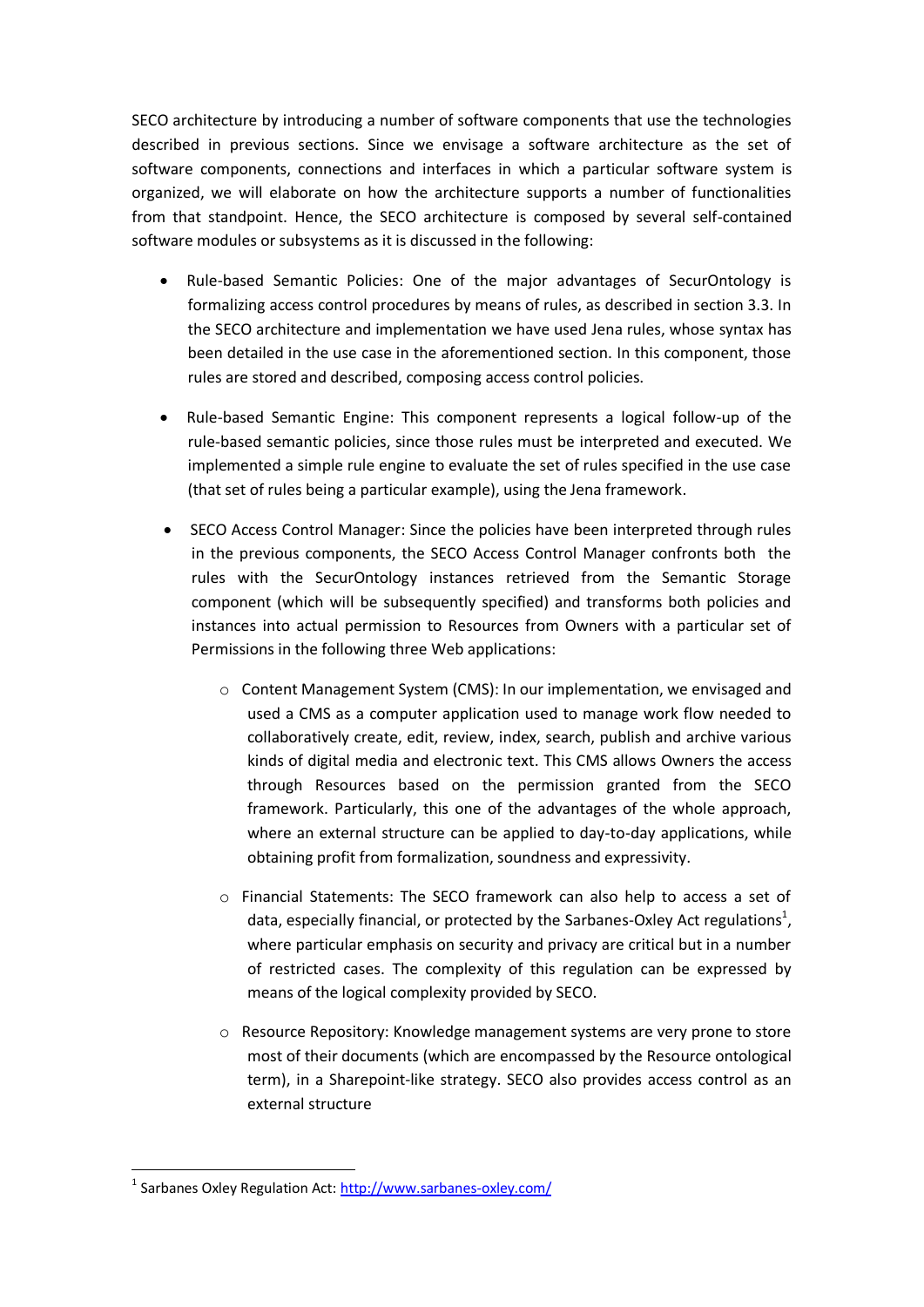- $\circ$  Sensitive Data: A crucial part of most Web applications, sensitive data is key to observe a number of privacy and security concerns.
- Semantic Storage This component deals with the Ontology Storage. Ontology Repositories are software components that deal with scaling, loading and inferencing of real ontologies. It deals both with the instances of the SecurOntology ontology and the SecurOntology schema itself. The SecurOntology ontology has been widely described in section 3. We have analyzed, designed and, finally, implemented the SecurOntology ontology to populate instances of this ontology associating the concepts of the hierarchy with the sets of structured data. The ontology is based on the hierarchy of classes showed in section 3 and implemented with the Ontology Web Language (OWL), a family of knowledge representation languages for authoring ontologies, endorsed by the World Wide Web Consortium. Particularly, since we will be using Description Logics as the underlying framework to reason about, we implemented the ontology in its OWL-DL flavor.

In the following figure, we depict the SECO architecture and each of the components whose functionality has been described. The actual architecture is shown as follows:





In figure 2 the logical layer diagram in which SECO is divided can be observed.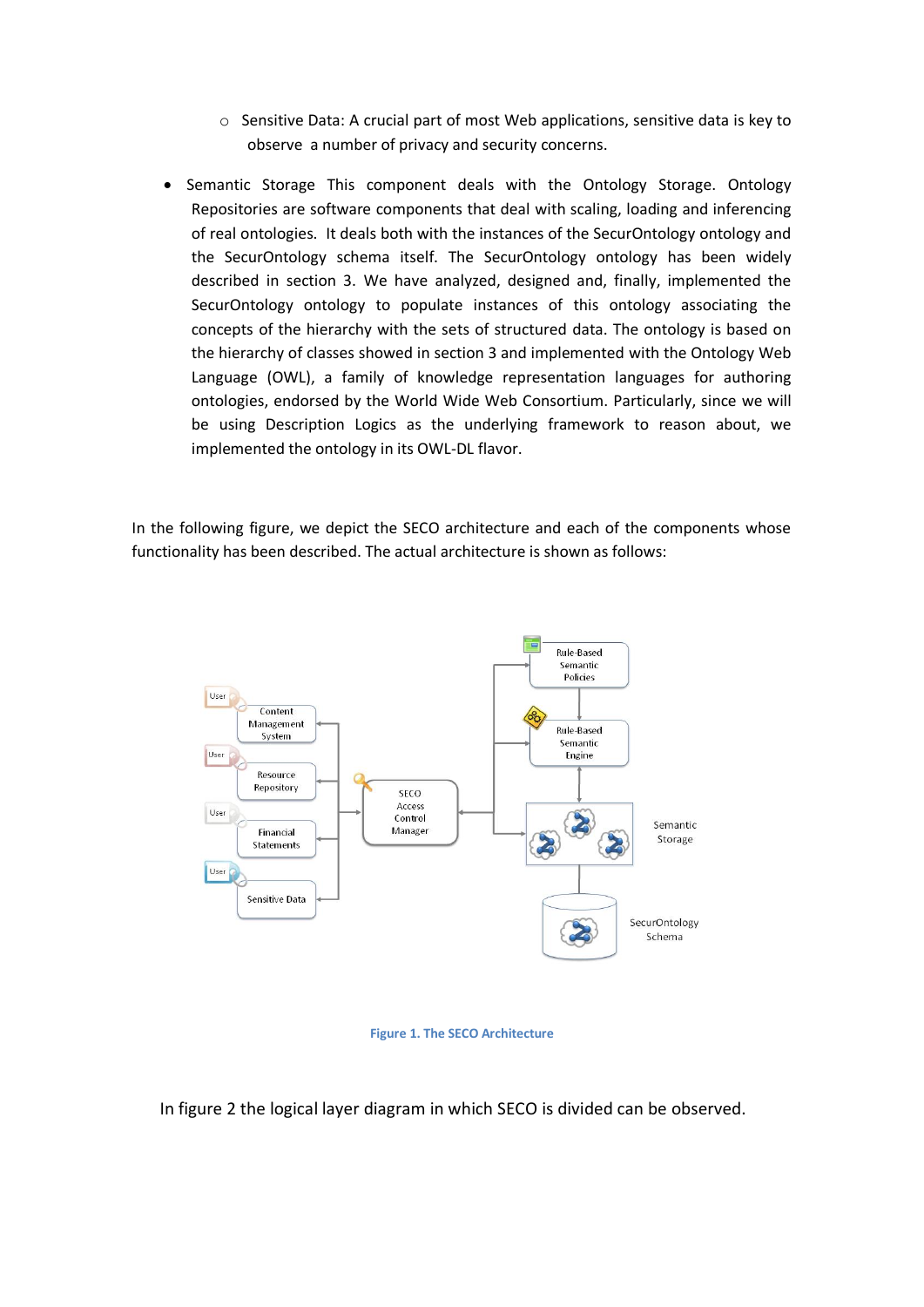

**Figure 2. SECO logical layers**

Figure 2 shows the logical structure of the SECO architecture. It consists of a 3-layered architecture, which was selected because of its adaptability, flexibility and reusability. The system was developed in an incremental and evolutionary manner that needed those main characteristics to grant a successful fulfillment. A three-layered architecture also offers the advantage of easing the localization of errors, since it avoids the transfer of errors between layers.

In the upper layer, the presentation, the applications where the SECO architecture had an immediate application and was tested are included. The Content Management System (CMS), the financial data silos or the sensitive data structures are located in this layer.

The Application Layer is the responsible for managing all the business logic, allowing a better decoupling of responsibilities in the final system. Fundamentally, the layer is composed by the Rule-based Semantic Policies and Rule-based Semantic Engine components providing an intelligent platform to apply the resource access control. Finally, the SECO Access Control Manager is the core software component applying and turning the policies rules execution into actual permissions. Last but not least, the Data layer is in charge of handling ontologies in a low level, which means, it manages the knowledge storage contained in the system.

# **5. Conclusions and future work**

The SecurOntology approach has outlined a new solution based on a three-pronged strategy, namely a well-structured ontology, a logical declarative framework and a software architecture as a proof-of-concept, for the problem of syntactic, basic RBAC approaches being too trivial for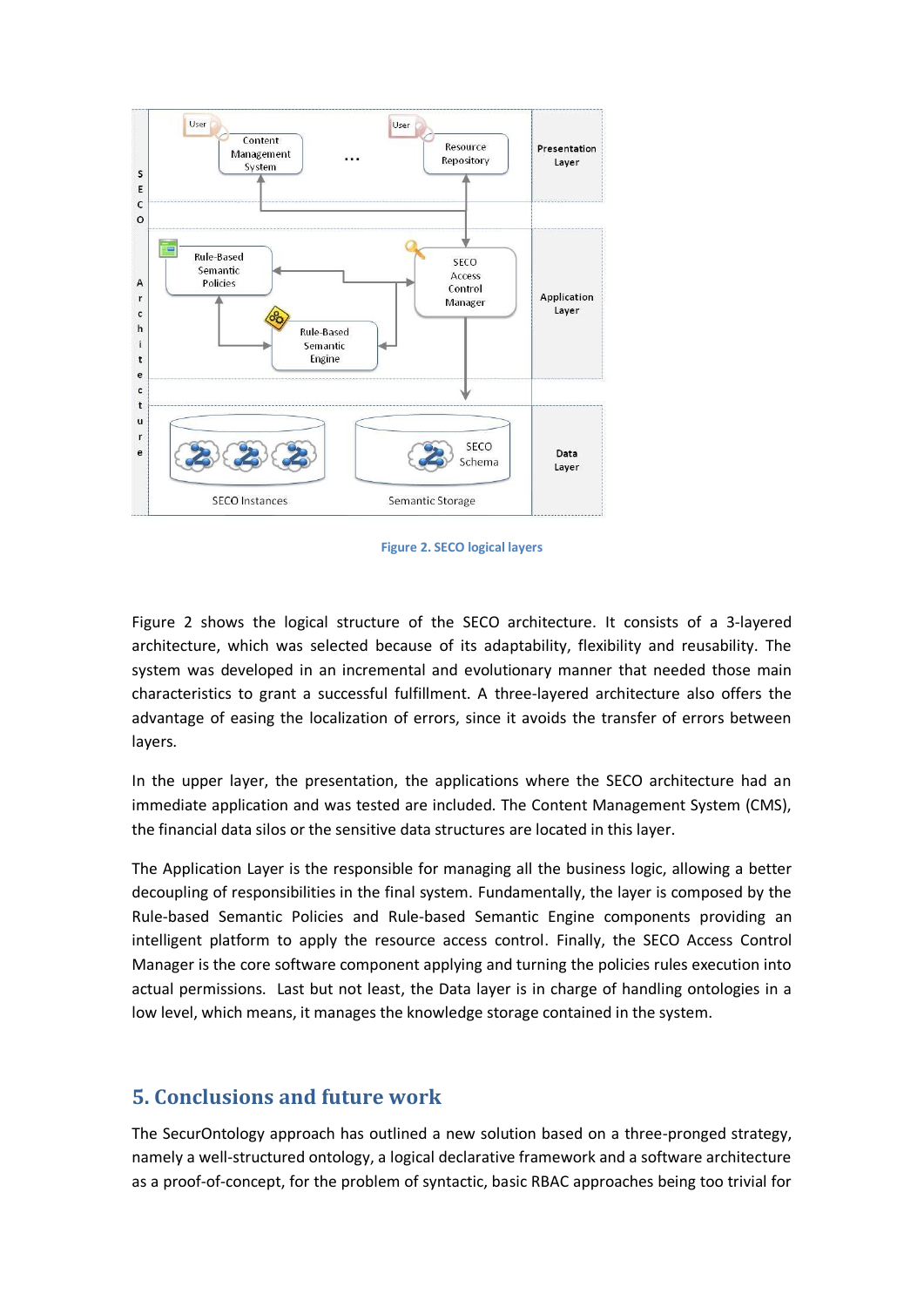a number of complex Web applications. Our solution is based on Semantic Technologies in order to use its underlying formal properties to reason, validate and allow access to resources. In addition, our architecture can be applied to a set of critical data silos or to a Content Management System (CMS) providing an intelligent means of tackling with security concerns. This solution is also an interesting option to extend the expressivity and provide knowledgedriven decisions for resources access control which is not solved in previous works of access control frameworks using Semantic Web capabilities.

Our future research will focus in extending the functionalities and properties of the framework. This will consist on a three-step process. First of all, the SecurOntology will be validated and tested in a number of domains, being added more properties and potential rules to improve and customize its efficiency. Secondly, the logical framework will be extended by adding a set of new logical constructs and analyzing how other logical languages or formalisms could improve the formal correctness of the approach. Finally, our software architecture will be tested in a set of new domains.

# **7. References**

- 1 Sandhu, R., Coyne, E.J., Feinstein, H.L. and Youman, C.E., Role-Based Access Control Models, IEEE Computer 29 (2) (2000) 38–47.
- 2 Joshi, J.B.D., Access-Control language for multidomain environments, IEEE Internet Computing 8(6) (2004) 40-50.
- 3 Bell, D. E. & LaPadula, L. J., Secure computer system: unified exposition and MULTICS. Technical Report ESD-TR-75-306, The MITRE Corporation, Bedford, MA, 1976.
- 4 Lampson, B. Protection. In Proceedings of the 5th Symposium on Information Sciences and Systems (Princeton, NJ, Mar.) 1974, 437–443.
- 5 Osborn, S., Sandhu, R. and Munawer, Q., Configuring Role-Based Access Control to Enforce Mandatory and Discretionary Access Control Policies, ACM Transactions on Information and System Security 3(2) 2000, 85-106.
- 6 Bertino, E. RBAC models concepts and trends. Computers & Security 22(6) (2003) 511-514.
- 7 Damiani, M.L., Bertino, E. and Perlasca, P., Data security in location-aware applications: an approach based on RBAC, International Journal of Information and Computer Security 1(1/2) (2007) 5-38.
- 8 Bhatti, R., Bertino, E., Ghafoor, A. and Joshi, J.B.D., XML-Based Specification for Web Services Document Security, IEEE Computer 37(4) (2004) 41-49.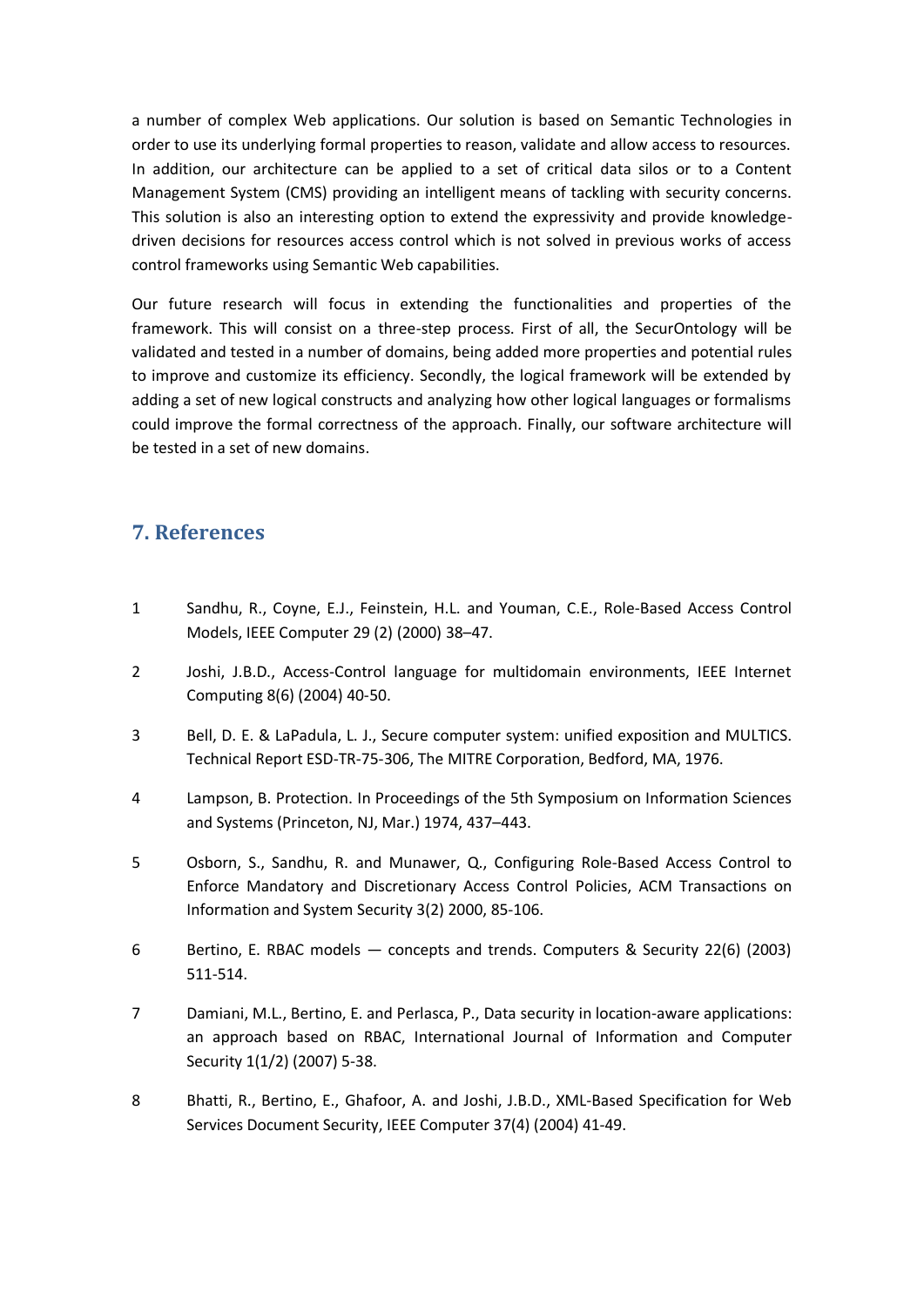- 9 Wainer, J., Kumar, A. and Barthelmes, P., DW-RBAC: A formal security model of delegation and revocation in workflow systems, Information Systems 32(3) (2007) 365- 384.
- 10 Shafiq, B., Joshi, J.B.D., Bertino, E. and Ghafoor, A., Secure Interoperation in a Multidomain Environment Employing RBAC Policies, IEEE Transactions on Knowledge and Data Engineering 17(11) (2005) 1557-1577.
- 11 Breu, R., Popp, G. and Alam, M., Model based development of access policies, International Journal on Software Tools for Technology Transfer, 9(5) (2007) 457, 470.
- 12 Bertino, E., Bonatti, P. and Ferrari, E., TRBAC: a temporal role-based access control model, ACM Transactions on Information and System Security, 4(3) (2001) 191–233.
- 13 Wainer, J., Barthelmess, P. and Kumar, A., W-RBAC a workflow security model incorporating controlled overriding of constraints, International Journal of Cooperative Information Systems, 12(4) (2003) 455-485.
- 14 Damiani, M.L., Bertino, E., Catania, B. and Perlasca, P., GeoRBAC: A Spatially Aware Rbac, ACM Transactions on Information and System Security 10(1) (2007) 2.
- 15 Sohr, K., Drouineaud, M., Ahn,G.J. and Gogolla, M., Analyzing and Managing Role-Based Access Control Policies. IEEE Transactions on Knowledge and Data Engineering 20(7) (2008) 924-939.
- 16 Joshi, J.B.D., Aref, W.G., Ghafoor, A., Spafford, E.H., Security Models for Web-Based Applications, Communications of the ACM 44(2) (2001) 38-72.
- 17 Moses, T., OASIS eXtensible Access Control Markup Language 2.0, core specification. OASIS XACML Technical Committee StandarD, 2005.
- 18 Wu, D., Chen, X., Lin, J. & Zhu, M., Ontology-Based RBAC Specification for Interoperation in Distributed Environment. First Asian Semantic Web Conference, Beijing, China, September 3-7, 2006, pp. 179-190.
- 19 Berners-Lee, T., Hendler, J. and Lassila, O., The Semantic Web. Scientific American, 284(5) (2001) 34-43.
- 20 Gruber, T.R., A translation approach to portable ontologies, Knowledge Acquisition 5(2) (1993) 199-220.
- 21 Fensel, D., van Harmelen, F., Horrocks, I., McGuinness, D.L. and Patel-Schneider, P.F., OIL: An Ontology Infrastructure for the Semantic Web, IEEE Intelligent Systems 16(2) (2001) 38-45.
- 22 Shadbolt, N., Hall, W. and Berners-Lee, T. The Semantic Web Revisited, IEEE Intelligent Systems 21(3) (2006) 96-101.
- 23 Denker, G., Kagal, L. and Finin, T., Security in the Semantic Web using OWL, Information Security Technical Report 10(1) (2005) 51-58.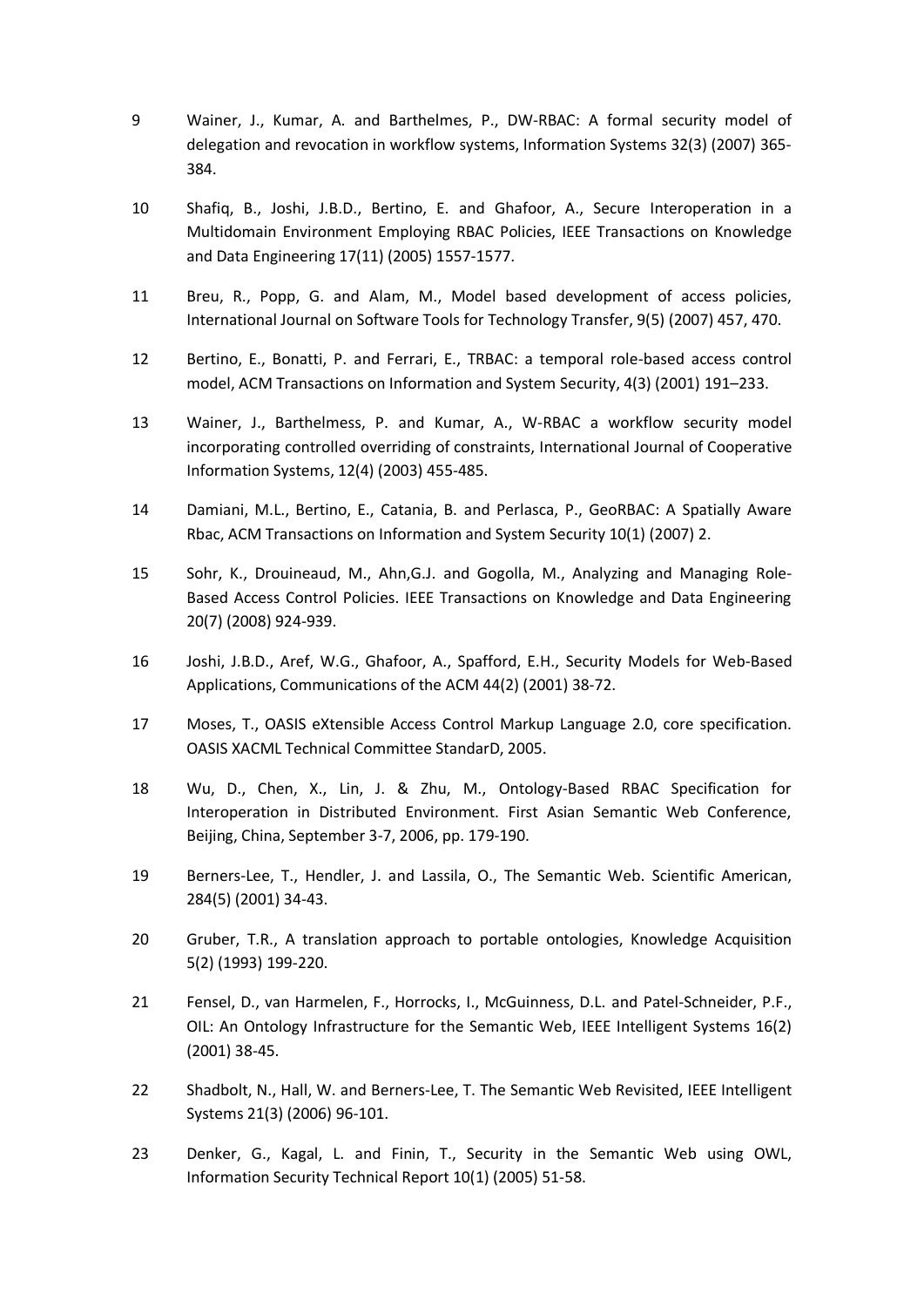- 24 Di, W., Jian, L., Yabo, D. & Miaoliang, Z., Using Semantic Web Technologies to Specify Constraints of RBAC, In Proceedings of the Sixth International Conference on Parallel and Distributed Computing, Applications and Technologies, 2005, 543-545.
- 25 Uszok, A., Bradshaw, J., Jeffers, R., Suri, N., Hayes, P., Breedy, M., Bunch, L., Johnson, M., Kulkarni, S. and Lott, J., KAoS policy and domain services: Toward a descriptionlogic approach to policy representation, deconfliction, and enforcement. In Proceedings of IEEE Fourth International Workshop on Policy (Policy 2003). Lake Como, Italy, 4–6 June, Los Alamitos, CA: IEEE Computer Society, 2003, pp. 93–98.
- 26 Kagal, L., Finin, T. and Johshi, A., A Policy Language for Pervasive Computing Environment. In Proceedings of IEEE Fourth International Workshop on Policy (Policy 2003). Lake Como, Italy, 4–6 June, Los Alamitos, CA: IEEE Computer Society, 2003, pp. 63–76.
- 27 Tonti, G., Bradshaw, J.M., Jeffers, R., Montanari, R., Suri, N. and Uszok, A., Semantic Web Languages for Policy Representation and Reasoning: A Comparison of KAoS, Rei, and Ponder, In Proceedings of the International Semantic Web Conference, 2003 419- 437.
- 28 Damianou, N., Dulay, N., Lupu, E., Sloman, M., The Ponder Policy Specification Language. In proceedings of Workshop on Policies for Distributed Systems and Networks (POLICY 2001). Springer-Verlag, LNCS 1995, Bristol, UK, 2001.
- 29 Kwon, J. and Moon, C.J., Visual modeling and formal specification of constraints of RBAC using semantic web technology, Knowledge-Based Systems 20 (4) (2007) 350- 356.
- 30 Chen, T.Y. Knowledge sharing in virtual enterprises via an ontology-based access control approach., Computers in Industry 59(5) (2008) 502-519.
- 31 Finin, T., Joshi, A., Kagal, L., Niu, J., Sandhu, R., Winsborough, W. H. and Thuraisingham, B. (2008). ROWLBAC - Representing Role Based Access Control in OWL. In Proceedings of the 13th Symposium on Access Control Models and Technologies (73-82). ACM Press, June 2008.
- 32 Bonatti, P.A. and Olmedilla, D., Rule-Based Policy Representation and Reasoning for the Semantic Web. Reasoning Web 2007 LNCS, vol. 4636, 2007, 240-268.
- 33 Antoniou, G., Baldoni, M., Bonatti, P.A., Nejdl, W. and Olmedilla, D., Rule-based policy specification. In: Yu, T., Jajodia, S. (Eds.) Secure Data Management in Decentralized Systems. Advances in Information Security, vol. 33, Springer, Heidelberg, 2007.
- 34 Bonatti, P.A., Duma, C., Fuchs, N., Nejdl, W., Olmedilla, D., Peer, J. & Shahmehri, N., Semantic web policies - a discussion of requirements and research issues. In: Sure, Y., Domingue, J. (eds.) ESWC 2006. LNCS 4011, Springer, Heidelberg, 2006.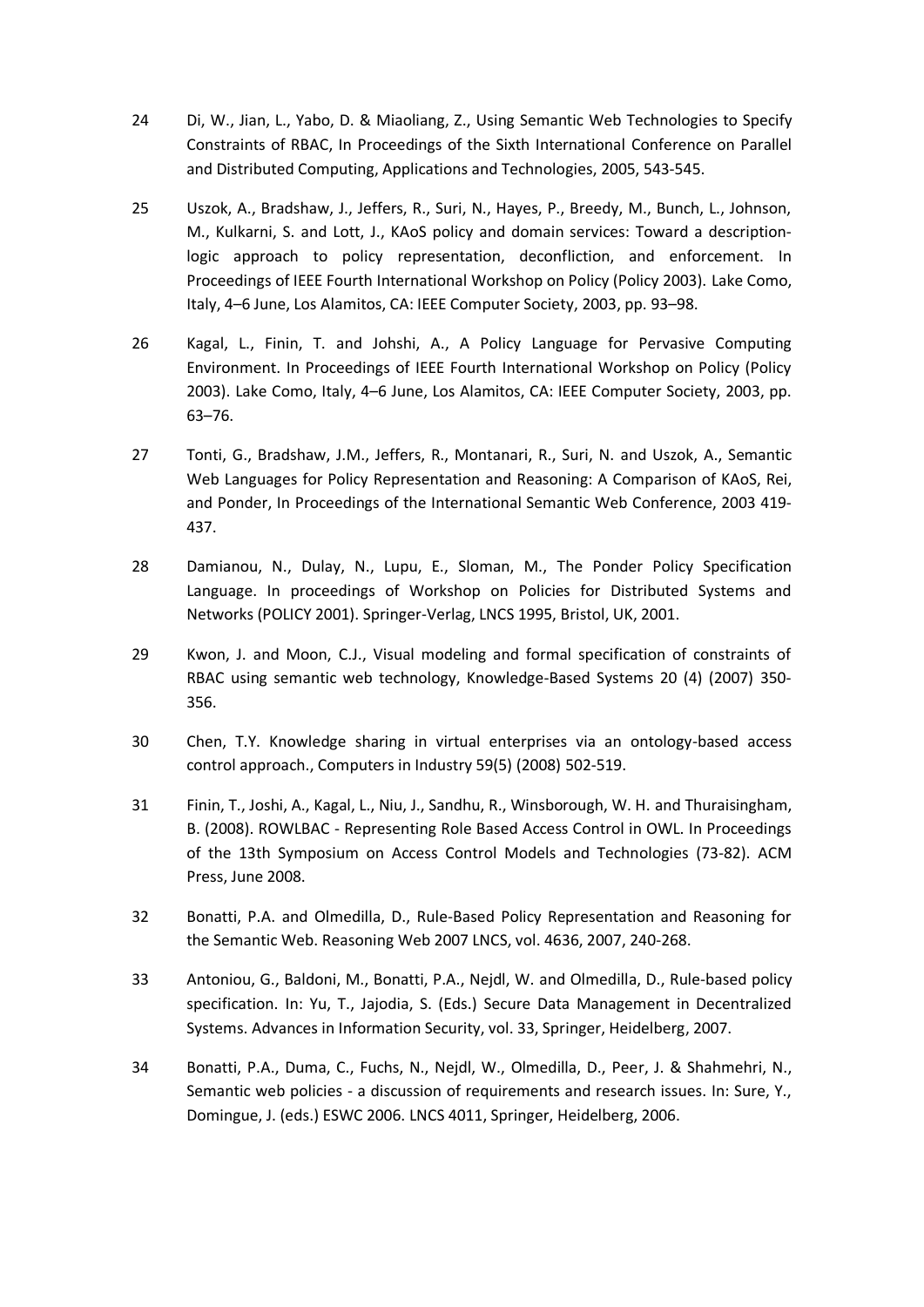- 35 Olmedilla, D., Security and privacy on the semantic web. In: Petkovic, M., Jonker, W. (eds.) Security, Privacy and Trust in Modern Data Management, Springer, Heidelberg, 2007.
- 36 Nejdl, W., Olmedilla D. and Winslett, M., Peertrust: automated trust negotiation for peers on the semantic web, Proceedings of Workshop on Secure Data Management in a Connected World in Conjunction with the 30th International Conference on Very Large Data Bases, 2004, pp. 118–132.
- 37 Bonatti P. & Olmedilla, D., Driving and monitoring provisional trust negotiation with metapolicies, POLICY '05: Proceedings of the Sixth IEEE International Workshop on Policies for Distributed Systems and Networks (POLICY'05), IEEE Computer Society, Washington, DC, USA, 2005, pp. 14–23.
- 38 Artz, D. and Gil, Y., A survey of trust in computer science and the Semantic Web, Web Semantics: Science, Services and Agents on the World Wide Web, 5(2) (2007) 58-71.
- 39 Blanco, C., Lasheras, J., Valencia-García, R., Fernández-Medina, E., Toval, A. and Piattini, M. A Systematic Review and Comparison of Security Ontologies. Third International Conference on Availability, Reliability and Security, 2008, pp. 813-820.
- 40 Lozano-Tello, A. & Gómez-Pérez, A., ONTOMETRIC: A Method to Choose the Appropriate Ontology, Journal of Database Management 15(2) 2004 1-18.
- 41 Chowdhury, M.M.R., Elahi, N., Alam, S. and Noll, J., A framework for privacy in social communities, International Journal of Web Based Communities 5(2) (2009) 293-312.
- 42 Carminati, B., Ferrari, E. and Perego, A., Rule-Based Access Control for Social Networks. OTM Workshops. Springer-Verlag, LNCS 4278, 2006, pp. 1734-1744
- 43 Carminati, B. & Ferrari, E., Access control and privacy in web-based social networks, International Journal of Web Information Systems, 4(3) (2008) 395-415.
- 44 Bechhofer, S., van Harmelen, F., Hendler, J., Horrocks, I., McGuinness, D.L., Patel-Schneider, P.F., Stein, L.A., OWLWeb Ontology Language Reference. http://www.w3.org/TR/owl-ref/ (2004)
- 45 Motik, B., Sattler, U. and Studer, R., Query Answering for OWL-DL with Rules. International Semantic Web Conference 2004, SpringerLink, 2004, pp. 549-563.
- 46 Horrocks, I., Patel-Schneider, P.F., Boley, H., Tabet, S., Grosof, B. and Dean, M., SWRL: A Semantic Web Rule Language Combining OWL and RuleML. <http://www.w3.org/Submission/SWRL/> , 2004.
- 47 Brickley, D. & Miller, L., FOAF Vocabulary Specification 0.91. [http://xmlns.com/foaf/spec/20071002.html,](http://xmlns.com/foaf/spec/20071002.html) 2007.
- 48 Brickley, D., FOAFCorp Corporate Friends of Friends. <http://rdfweb.org/foafcorp/intro.html> , 2003.